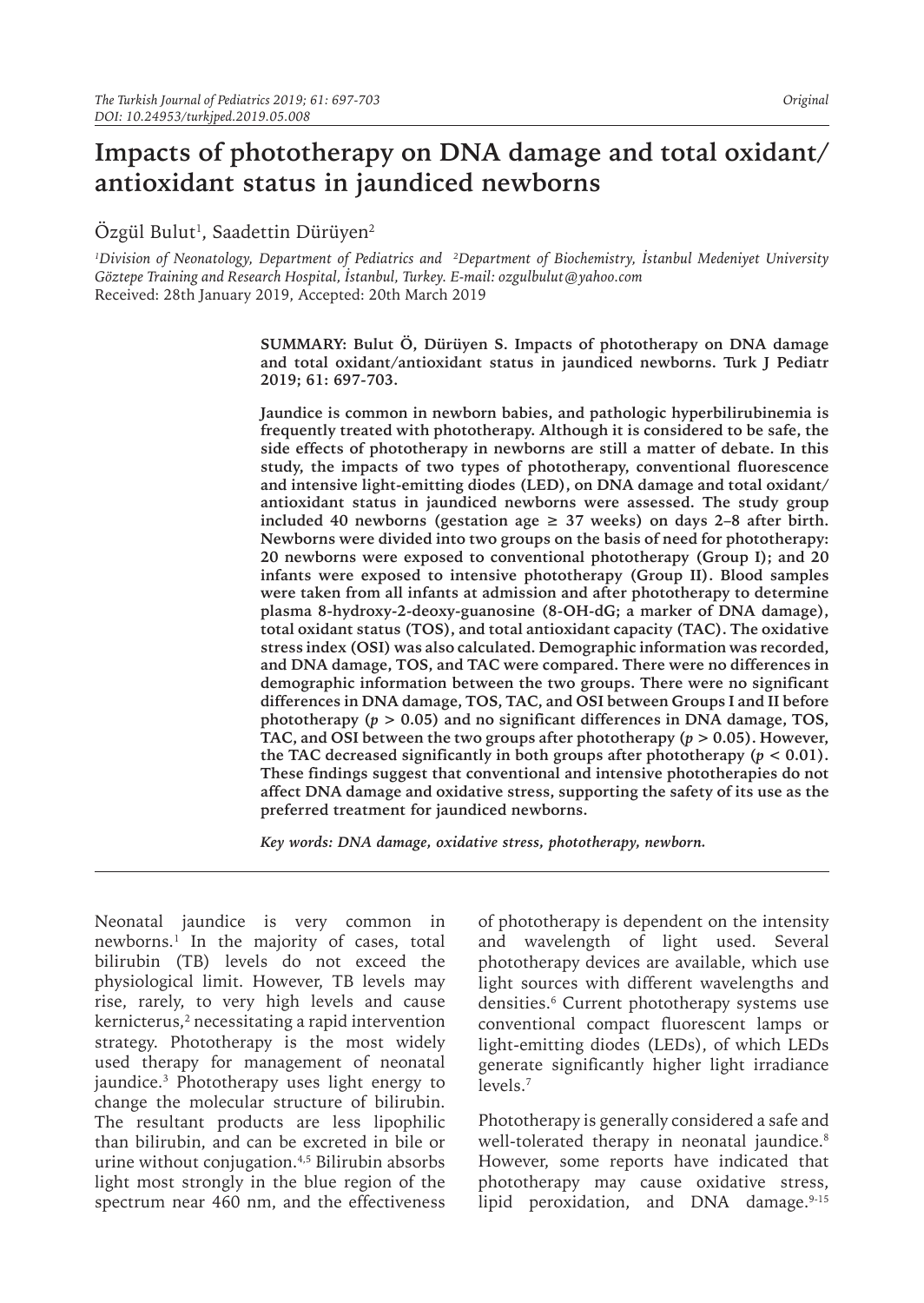Moreover, neonates have a limited antioxidant protective capacity, and oxidative damage has an important role in the pathogenesis of many diseases in the newborn period.16

Therefore, this study aimed to assess the impacts of conventional and LED phototherapy on DNA damage, total oxidant status (TOS), and total antioxidant capacity (TAC) in jaundiced newborns.

# **Material and Methods**

The study was approved by the local Research Ethics Committee (The report number #: 2015/0010). Written informed consent was obtained from all parents before inclusion.

## *Patients*

The study group included 40 newborns (gestation age  $\geq$  37 weeks) on days 2–8 after birth who had idiopathic unconjugated hyperbilirubinemia with TB levels above the threshold for the requirement of phototherapy in the first week life, as defined by the hourspecific bilirubin nomogram of the American Academy of Pediatrics.<sup>17</sup> Demographic characteristics, obtained before the trial commenced, were recorded for each infant. The exclusion criteria were neonates with ABO/Rh incompatibility, a positive direct Coombs test, glucose 6-phosphate dehydrogenase deficiency, perinatal asphyxia, systemic or metabolic disorders, shock, sepsis, hypoalbuminemia (serum albumin  $<$  3.0 g/dL), findings of bilirubin encephalopathy at presentation (i.e., head extension, crying, hypotonia, or hypertonia), congenital hypothyroidism, or any other malformation. Patients were assigned to the two groups on the basis of the need for phototherapy, and the type of phototherapy applied was randomly assigned by the neonatal staff. Group I comprised 20 infants exposed to conventional phototherapy, and Group II comprised 20 infants exposed to LED phototherapy.

# *Phototherapy*

In Group I, phototherapy was applied using an AMS Phototherapy System (AMS Trading, Dhaka, Bangladesh; intensity:  $12-16 \mu W$ / cm2 /nm, spectrum 430-470 nm, consisting of six fluorescent lamps). In Group II, phototherapy was applied using a Babyblue LED phototherapy system (TENDE, Ankara, Turkey; intensity:  $90-120$   $\mu$ W/cm<sup>2</sup>/nm, spectrum 450-460 nm). The respective system was positioned over each infant at a distance of 40 cm. Neonates were exposed completely, except for eyes and genitalia. Continuous phototherapy was calculated in hours, and minimally interrupted for feeding and cleaning. The infants' weight and temperature were closely monitored during phototherapy. Phototherapy was stopped when serum TB levels were below 2 mg/dL, representing the lower limit for phototherapy. Infants were carefully monitored for possible side effects of phototherapy, including dehydration, hypothermia, hyperthermia, skin rash, and diarrhea.

# *Blood sampling*

Venous blood samples  $(2 \text{ cm}^3)$  were drawn from all newborns before phototherapy for the measurement of TB, plasma 8-hydroxy-2-deoxy-guanosine (8-OH-dG; a marker of DNA damage), TOS, and TAC. Serum TB levels were measured immediately, whereas samples for 8-OH-dG, TOS, and TAC were centrifugated at  $1500 \times g$  for 10 min within 30 min of collection, and stored at −80°C until analysis. Second blood samples  $(2 \text{ cm}^3)$  for measurement of TB, 8-OH-dG, TOS, and TAC were taken from a peripheral vein following phototherapy. Samples were centrifugated at  $1500 \times g$  for 10 min within 30 min of collection, and stored at −80°C until analysis.

## *Analysis of DNA damage*

DNA damage was assessed using 8-OH-dG concentrations, which were measured using a commercially available enzyme-linked immunoassay kit (Elabscience, Wuhan, China) following the manufacturer's instructions. The coefficients of variations were 10%. The results were expressed in nanograms per milliliter.

## *Analysis of TOS/TAC*

The TOS was measured using a test kit from Rel Assay Diagnostics (Gaziantep, Turkey). The intra- and inter-assay variations of the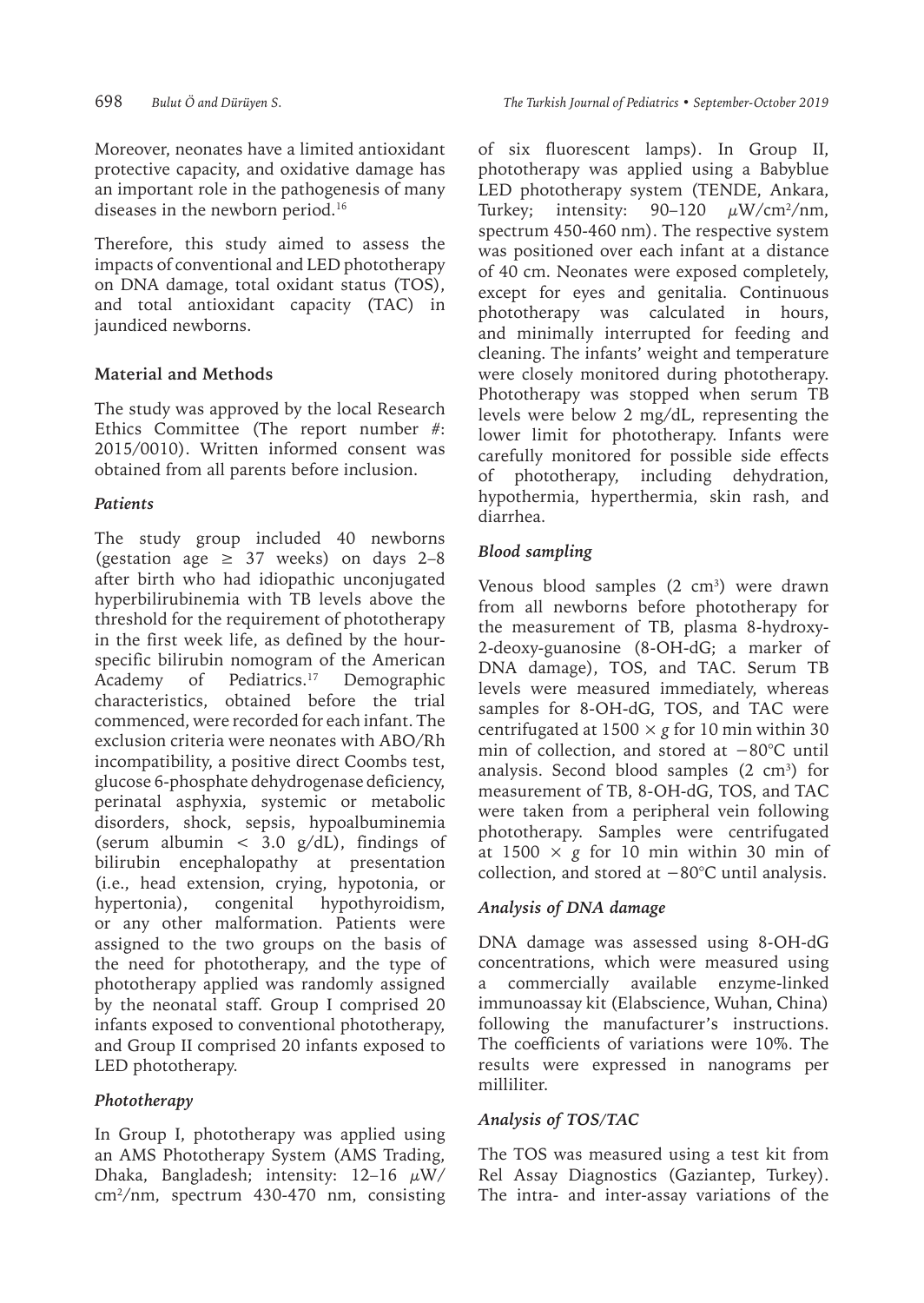TOS measurements were 3.2% and 3.9%, respectively. The results were expressed in micromoles of  $\mathrm{H}_{2}\mathrm{O}_{2}$  per liter.

The TAC was measured using a test kit from Rel Assay Diagnostics (Gaziantep, Turkey). The intra- and inter-assay variations of the TAC measurements were 2.8% and 3.3%, respectively. The results were expressed in millimoles Trolox equivalent per liter.

The OSI was determined as the TOS-to-TAC ratio, where OSI =  $[(TOS, \mu mol/L) / (TAS,$  $\mu$ mol/L) / 100).

### *Statistical analysis*

All statistical analyses were performed using Number Cruncher Statistical System 2007 (NCSS, Utah, East Kaysville, USA). We employed Student's *t*-test for intergroup comparisons of normally distributed numerical parameters, and the Mann–Whitney U test for intergroup comparisons of non-normally distributed parameters. Pearson's chi-square test and Fisher's exact test were used to compare qualitative data. Data are presented as the means  $\pm$  standard deviation (SD), percentages (%), or medians (min–max) as appropriate. A  $p$  value  $<$  0.05 was considered to reflect statistical significance.

#### **Results**

Term infants (gestational age  $\geq$  37 weeks) were included in the study, and divided into two phototherapy groups of 20 patients. There were no significant differences in gestational week, birth weight, sex, route of delivery, type of feeding, age at the moment of application, TB level before or after phototherapy, or hematocrit level at the start or termination of phototherapy between the two groups (*p* > 0.05). However, phototherapy duration differed significantly between the groups, where Group II (8.7  $\pm$  3.3 h) received a shorter average duration of treatment than Group I (11.4  $\pm$  5 h) ( $p$  < 0.05) (Table I). No side effects of phototherapy were observed during either treatment.

Before commencing phototherapy, there were no significant differences (*p* > 0.05) in 8-OHdG level between Group I (1.75  $\pm$  0.73 ng/ mL) and Group II (1.44  $\pm$  0.41 ng/mL), TOS between Group I (40.63  $\pm$  15.44  $\mu$ mol H<sub>2</sub>O<sub>2</sub>/L) and Group II (49.3  $\pm$  22.71  $\mu$ mol H<sub>2</sub>O<sub>2</sub>/L), or TAC between Group I (2.34  $\pm$  0.21 mmol Trolox equiv./L) and Group II (2.33  $\pm$  0.18 mmol Trolox equiv./L) (Table II).

Similarly, after phototherapy, there were no significant differences (*p* > 0.05) in 8-OH-dG level between Group I (1.48  $\pm$  0.54 ng/mL) and Group II (1.45  $\pm$  0.33 ng/mL), TOS between

| Parameter                                                                    | Group I<br>$(n = 20)$ | Group II<br>$(n = 20)$        | P value  |
|------------------------------------------------------------------------------|-----------------------|-------------------------------|----------|
| Gestational age (week) (mean $\pm$ SD)                                       | $38.5 \pm 1.2$        | $38.3 \pm 0.8$                | 0.652    |
| Birth weight (g) (mean $\pm$ SD)                                             |                       | $3236 \pm 442$ 3293 $\pm$ 319 | 0.643    |
| Sex (F/M)                                                                    | 7/13                  | 10/10                         | 0.523    |
| Delivery method (vaginal/cesarean)                                           | 9/11                  | 8/12                          | 1.000    |
| Age at the start of phototherapy (h) (mean $\pm$ SD)                         | $103 \pm 33$          | $102 \pm 28$                  | 0.967    |
| Phototherapy duration (h) (mean $\pm$ SD)                                    | $12 + 5$              | $9 \pm 3$                     | $0.048*$ |
| Serum TB at the start of phototherapy (mg/dL) (mean $\pm$ SD)                | $18 \pm 1.8$          | $19 \pm 1.7$                  | 0.094    |
| Serum TB level at the termination of phototherapy (mg/dL)<br>$(mean \pm SD)$ | $13 \pm 1.7$          | $13 \pm 1.8$                  | 0.449    |
| Hematocrit at the start of phototherapy $(\%)$                               | $55 \pm 5.3$          | $55 \pm 6$                    | 0.912    |
| Hematocrit at the termination of phototherapy $(\%)$                         | $56 \pm 4.9$          | $55 \pm 5.4$                  | 0.408    |

**Table I.** Baseline Demographic Data of the Newborns in the Study.

Group I: Conventional fluorescent phototherapy, Group II: High-intensity LED phototherapy, TB: Total bilirubin.  $*P < 0.05$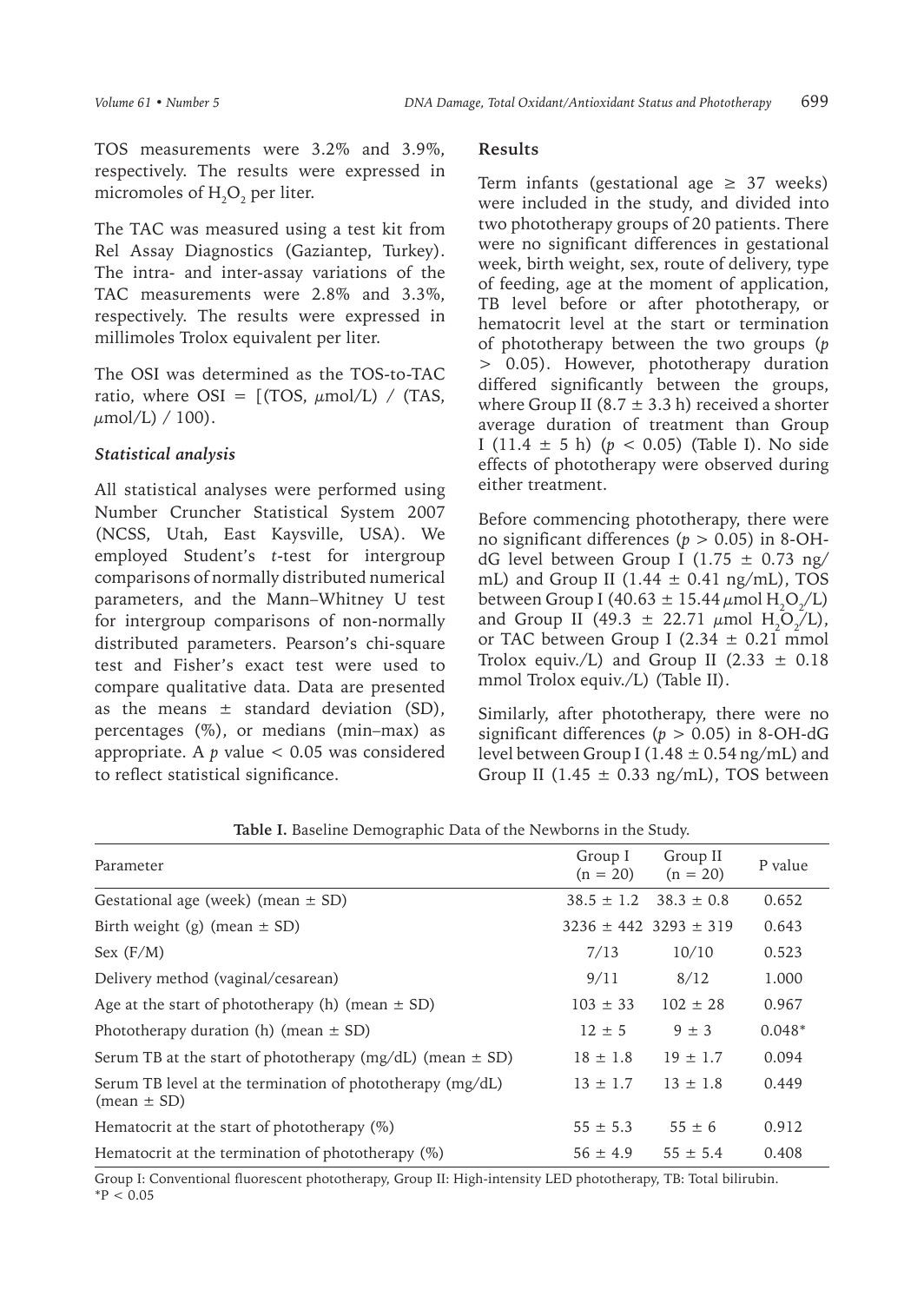|           | Table II. Comparison of DNA Damage and Total     |                                 |                   |                                                                                                                                                  | Oxidant/Antioxidant Serum Parameters Between the Conventional (Group I) and LED (Group II) Treatment<br>Groups Before and After Phototherapy (PT). |          |                         |                                                               |                 |                 |                            |         |
|-----------|--------------------------------------------------|---------------------------------|-------------------|--------------------------------------------------------------------------------------------------------------------------------------------------|----------------------------------------------------------------------------------------------------------------------------------------------------|----------|-------------------------|---------------------------------------------------------------|-----------------|-----------------|----------------------------|---------|
|           |                                                  |                                 | $(1m/gn)$ Db-HO-8 |                                                                                                                                                  |                                                                                                                                                    |          | TOS $(\mu$ mol H, O,/L) |                                                               |                 |                 | TAC (mmol Trolox equiv./L) |         |
|           |                                                  | Group I                         | Group II          | P value                                                                                                                                          | Group I                                                                                                                                            | Group II |                         | P value                                                       | Group I         | Group II        |                            | P value |
| Before PT |                                                  | $1.75 \pm 0.73$                 | $1.44 \pm 0.41$   | 0.105                                                                                                                                            | $40.63 \pm 15.44$ $49.3 \pm 22.71$                                                                                                                 |          |                         | 0.267                                                         | $2.34 \pm 0.21$ | $2.33 \pm 0.18$ |                            | 0.913   |
| After PT  |                                                  | $1.48 \pm 0.54$ $1.45 \pm 0.33$ |                   | 0.851                                                                                                                                            | $38.84 \pm 28.25$ 59.26 $\pm$ 48.64                                                                                                                |          |                         | 0.128                                                         | $2.04 \pm 0.37$ | $2.08 \pm 0.22$ |                            | 0.707   |
|           | 8-OH-dG: 8-hydroxy-2-deoxy-guanosine, TOS: Total |                                 |                   | Table III. Comparison of DNA Damage and Total Oxidant/Antioxidant Serum Parameters Before and After Phototherapy (PT) in the Conventional (Group | I) and LED (Group II) Treatment Groups.<br>oxidant stress, TAC: Total antioxidant capacity                                                         |          |                         |                                                               |                 |                 |                            |         |
|           |                                                  | $8-OH-dG$ (ng/mL)               |                   |                                                                                                                                                  | TOS $(\mu$ mol H, O,/L)                                                                                                                            |          |                         | TAC (mmol Trolox equiv./L)                                    |                 |                 | <b>OSI</b>                 |         |
|           |                                                  | Before PT After PT P value      |                   | Before PT                                                                                                                                        | After PT                                                                                                                                           |          |                         | P value Before PT After PT P value Before PT After PT P value |                 |                 |                            |         |
|           |                                                  |                                 |                   | Group I 75 ± 0.73 1.48 ± 0.54 0.071 40.63 ± 15.44 38.84 ± 28.25 0.616 2.34 ± 0.21 2.04 ± 0.37 0.002 0.17 ± 0.06 0.19 ± 0.13 0.879                |                                                                                                                                                    |          |                         |                                                               |                 |                 |                            |         |

Group I (38.84  $\pm$  28.25  $\mu$ mol H<sub>2</sub>O<sub>2</sub>/L) and Group II (59.26  $\pm$  48.64  $\mu$ mol H<sub>2</sub>O<sub>2</sub>/L), or TAC between Group I (2.04  $\pm$  0.37 mmol Trolox equiv./L) and Group II (2.08  $\pm$  0.22 mmol Trolox equiv./L) (Table II).

In Group II, the TOS increased from  $49.3 \pm$ 22.71  $\mu$ mol H<sub>2</sub>O<sub>2</sub>/L before to 59.26 ± 48.64  $\mu$ mol H $_{2}$ O $_{2}$ /L after phototherapy, albeit nonsignificantly ( $p > 0.05$ ). Meanwhile, the TAC decreased significantly after phototherapy in both Group I (before:  $2.34 \pm 0.21$  mmol Trolox equiv./L; after:  $2.04 \pm 0.37$  mmol Trolox equiv./L;  $p = 0.002$ ) and Group II (before:  $2.33 \pm 0.18$  mmol Trolox equiv./L; after: 2.08 ± 0.22 mmol Trolox equiv./L; *p* = 0.001) (Table III).

#### **Discussion**

Group II  $1.45 \pm 0.41$   $1.45 \pm 0.31$   $1.45 \pm 0.33$   $49.3 \pm 2.71$   $49.3 \pm 2.271$   $59.3 \pm 0.33$   $59.3 \pm 2.33$   $59.3 \pm 2.33$   $59.8 \pm 0.32$   $59.8 \pm 0.32$   $59.8 \pm 0.33$   $59.8 \pm 0.33$   $59.8 \pm 0.33$   $59.8 \pm 0.33$   $59.8 \pm 0.33$ 

64

48.  $+$ 

59.26

 $71$ 22.

 $\ddot{+}$ 

 $\tilde{\mathcal{C}}$ 49.

883

0.33

 $+$ 1.45

0.41

 $+1$ 

1.44

 $\Box$ 

Group I

capacity, OSI: Oxidative stress index

0.086

 $\mathbf{C}$  $\dot{\circ}$  $+1$ 

0.28

0.09

 $+1$ 

 $\overline{21}$ 

 $\ddot{\circ}$ 

0.001

0.22

 $+1$ 

2.08

0.18

 $+1$ 

 $33$ 

 $\sim$ 

0.411

8-OH-dG: 8-hydroxy-2-deoxy-guanosine, TOS: Total oxidant stress, TAC: Total antioxidant capacity, OSI: Oxidative stress index

oxidant stress,

Total

TOS:  $\dot{\circ}$ 

8-OH-dG: 8-hydroxy-2-deoxy-guanosine,

TAC:

Total antioxidant

The results of this study revealed that neither conventional (Group I) nor intensive (Group II) phototherapies influenced DNA damage or oxidative stress in jaundiced newborns over the course of treatment. This was in contrast to many studies that have indicated DNA damage arising from phototherapy. For instance, Goyanes-Villaescusa et al.<sup>18</sup> suggested that phototherapy increased the sister chromatid exchange (SCE) frequency. Wu et al.<sup>19</sup> exposed  $G$ <sub>0</sub> lymphocytes isolated from newborns to blue or green phototherapy light and found that both colors, but especially blue light, induced SCE. Meanwhile, Tatli et al. $11$  showed that conventional phototherapy increased DNA damage in newborns using the alkaline Comet assay. In addition, Karadag et al.<sup>20</sup> suggested that both intensive and conventional therapies induced an increase in SCE frequency in the T lymphocytes of newborns over the course of treatment. Similarly, Ramy et al.<sup>14</sup> found that conventional and intensive phototherapy treatments increased DNA damage in a duration-dependent manner using the Comet assay. Mohamed and Niazy<sup>21</sup> showed that DNA damage scores and SCE frequencies were higher in infants exposed to intensive phototherapy than in those treated with conventional phototherapy. Moreover, Yahia et al.<sup>13</sup> demonstrated phototherapy-induced DNA damage and apoptosis in peripheral blood lymphocytes of full-term infants.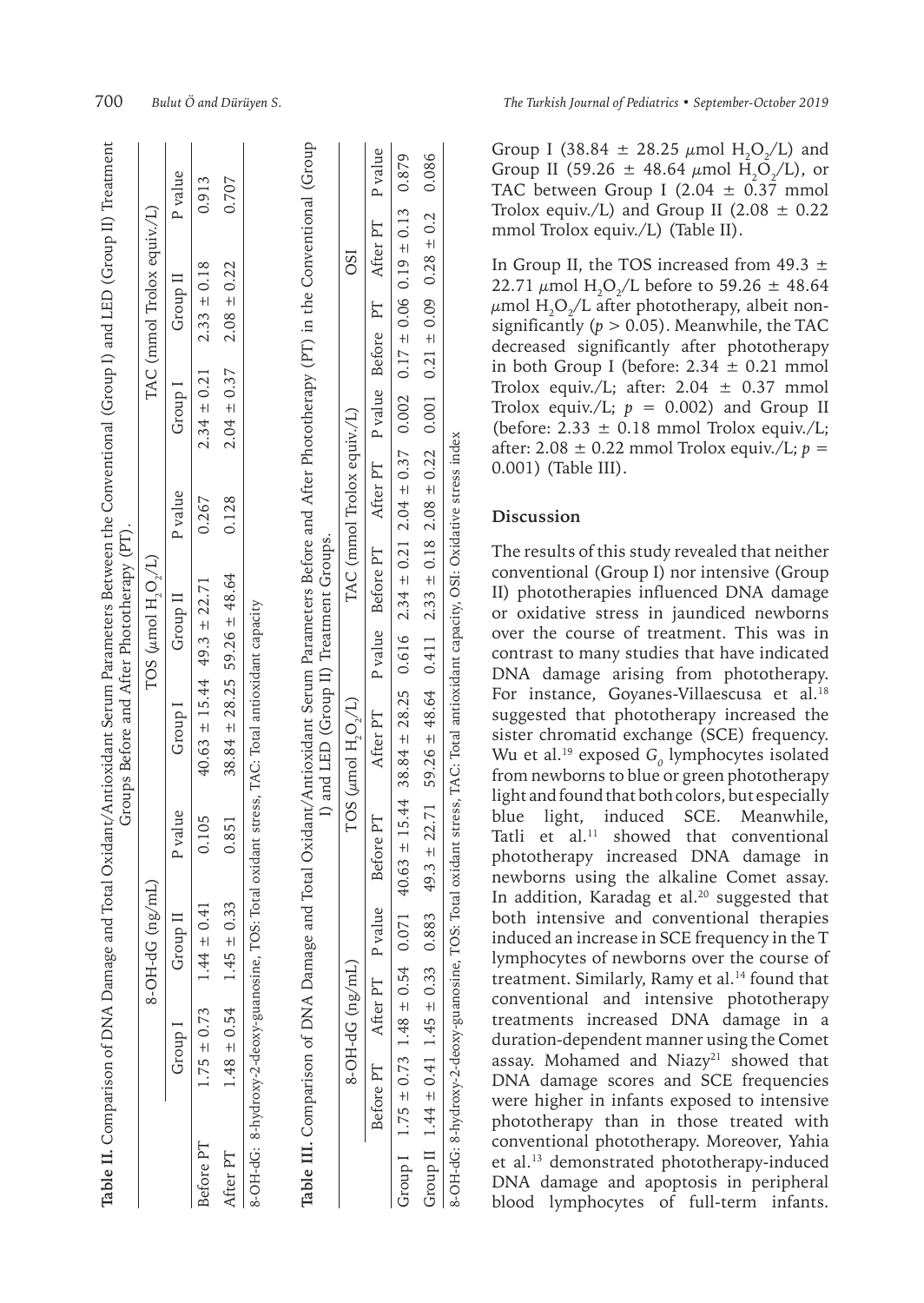However, *in vivo* follow-up studies of full-term neonates from birth to childhood<sup>22,23</sup> and an *in vitro* study using normal human fibroblasts exposed to visible light demonstrated that phototherapy had non-permanent adverse effects on DNA,<sup>24</sup> despite the striking DNA damage effect of phototherapy.

In contrast to these studies, and supporting our findings, Schwartz et al.<sup>25</sup> reported no difference in terms of SCE frequency between newborns who underwent phototherapy and the control group; another study observed similar results.<sup>26</sup> Finally, Karakükcü et al.<sup>27</sup> demonstrated that phototherapy did not cause an increase in DNA oxidation or induce genotoxic effects.

Interestingly, in the present study, although neither conventional nor LED phototherapies influenced the TOS or OSI in jaundiced newborns, the TAC significantly decreased after phototherapy in both groups. Many studies have evaluated the effects of phototherapy on oxidant/antioxidant status. For example, Aycicek et al.<sup>10</sup> showed that conventional phototherapy increased serum lipid hydroperoxide levels and negatively impacted the oxidant/antioxidant defense system in hyperbilirubinemic full-term infants; however, they reported that the TAC was not significantly altered by phototherapy. By contrast, Atici et al.<sup>28</sup> showed that the TAC was significantly higher in the patient group before conventional phototherapy compared with the control group, and significantly decreased after phototherapy in the patient group. Meanwhile, Kale et al. $12$ found that both conventional phototherapy with blue fluorescent lights and intensive LED phototherapy significantly decreased serum TAC and increased OSI values. Allam et al.<sup>15</sup> demonstrated that both conventional and LED phototherapy resulted in increased OSI values; however, alteration of antioxidant/oxidant parameters was more pronounced after conventional than after LED phototherapy. Another study reported increased oxidative stress following conventional phototherapy, but found no significant change following LED phototherapy.<sup>29</sup> Finally, Akisu et al.<sup>30,31</sup> found no significant changes in malondialdehyde or antioxidant parameter values after phototherapy.

Importantly, these studies were not standardized in terms of the number of patients included in the study population, gestational ages and birth weights of patients, sampling time, relationship between sampling time and phototherapy, phototherapy device, or phototherapy duration. Such methodological differences could explain the conflicting results.

Under physiological conditions, uric acid, vitamin C, and sulfhydryl groups are decreased in the newborn plasma, whereas bilirubin and vitamin E levels are increased to maintain the antioxidant balance. $32$  In this study, serum TAC was significantly lower after than before phototherapy. This decrease was attributed to the rapid decrease in hyperbilirubinemia by phototherapy and to the inadequacy of the compensatory system given that bilirubin constitutes the majority of the antioxidant system in the newborn period.

In this study, the duration of LED phototherapy was shorter than conventional phototherapy. Some studies have reported different findings with respect to the duration of phototherapy.<sup>20,33</sup> This finding was likely to have been caused by the higher light irradiation intensity of the LED phototherapy system, resulting in more efficient treatment of neonatal jaundice.

It should be noted that this study was limited in terms of the small sample size; therefore, future studies of the effects of phototherapy on DNA damage and oxidant/antioxidant status during the treatment of neonatal jaundice in a larger sample size are warranted.

In conclusion, our findings indicate that conventional and intensive phototherapies do not cause an increase in DNA damage and oxidative stress, and are safe, preferable treatments for neonatal jaundice.

#### **REFERENCES**

- 1. Maisels MJ, Gifford K, Antle CE, Leib GR. Jaundice in the healthy newborn infant: a new approach to an old problem. Pediatrics 1988; 81: 505-511.
- 2. Kaplan M, Hammerman C. Understanding severe hyperbilirubinemia and preventing kernicterus: adjuncts in the interpretation of neonatal serum bilirubin. Clin Chim Acta 2005; 356: 9-21.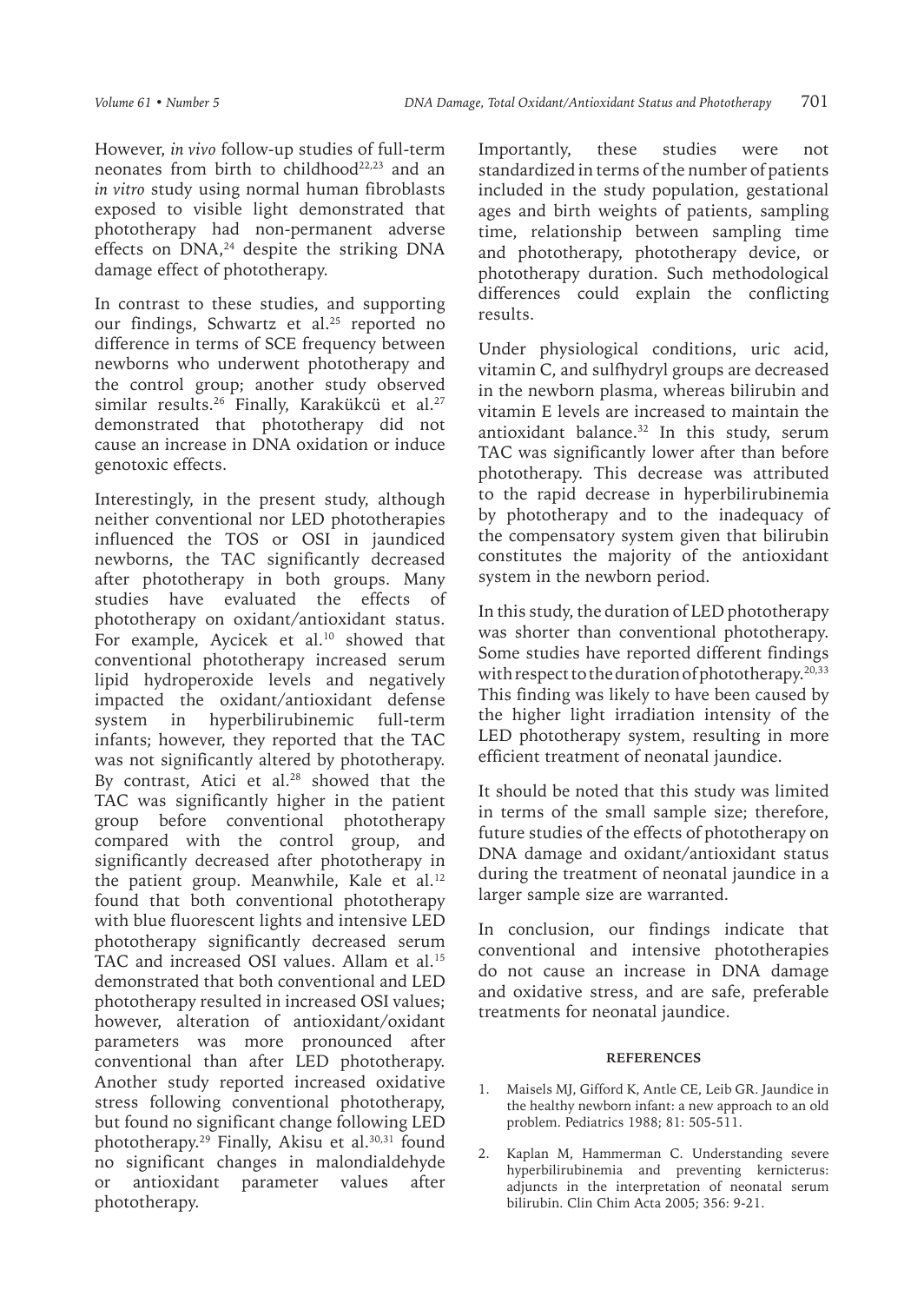- 
- 3. Maisels MJ, McDonagh AF. Phototherapy for neonatal jaundice. N Engl J Med 2008; 358: 920-928.
- 4. Lightner DA, McDonagh AF. Molecular mechanisms of phototherapy for neonatal jaundice. Acc Chem Res 1984; 17: 417-424.
- 5. Porter ML, Dennis BL. Hyperbilirubinemia in the term newborn. Am Fam Physician 2002; 65: 599-606.
- 6. Vreman HJ, Wong RJ, Stevenson DK. Phototherapy: current methods and future directions. Semin Perinatol 2004; 28: 326-333.
- 7. Dani C, Martelli E, Reali MF, Bertini G, Panin G, Rubaltelli F. Fiberoptic and conventional phototherapy effects on the skin of premature infants. J Pediatr 2001; 138: 438-440.
- 8. Maisels MJ. Phototherpy-tradiotional and nontradiotinal. J Perinatol 2001; 21(Suppl 1): S93-S97.
- 9. Gathwala G, Sharma S. Oxidative stress, phototherapy and the neonate. Indian J Pediatr 2000; 67: 805-808.
- 10. Aycicek A, Erel O. Total oxidant/antioxidant status in jaundiced newborns before and after phototherapy. J Pediatr (Rio J) 2007; 83: 319-322.
- 11. Tatli MM, Minnet C, Kocyigit A, Karadag A. Phototherapy increases DNA damage in lymphocytes of hyperbilirubinemic neonates. Mutat Res 2008; 654: 93-95.
- 12. Kale Y, Aydemir O, Celik U, et al. Effects of phototherapy using different light sources on oxidant and antioxidant status of neonates with jaundice. Early Hum Dev 2013; 89: 957-960.
- 13. Yahia S, Shabaan AE, Gouida M, et al. Influence of hyperbilirubinemia and phototherapy on markers of genotoxicity and apoptosis in full-term infants. Eur J Pediatr 2015; 174: 459-464.
- 14. Ramy N, Ghany EA, Alsharany W, et al. Jaundice, phototherapy and DNA damage in full-term neonates J Perinatol 2016; 36: 132-136.
- 15. Allam A, Ravikiran SR, Baliga BS, Bhat K, Joseph N. Effect of conventional and LED phototherapy on the antioxidant-oxidant status in preterm neonates with jaundice. Indian Pediatr 2017; 54: 644-646.
- 16. Perrone S, Tataranno ML, Stazzoni G, Buonocore G. Biomarkers of oxidative stress in fetal and neonatal diseases. J Matern Fetal Neonatal Med 2012; 25: 2575-2578.
- 17. American Academy of Pediatrics Subcommittee on Hyperbilirubinemia. Management of hyperbilirubinemia in the newborn infant 35 or more weeks of gestation. Pediatrics 2004; 114: 297-316.

#### 702 *Bulut Ö and Dürüyen S. The Turkish Journal of Pediatrics • September-October 2019*

- 18. Goyanes-Villaescusa VJ, Ugarte M, Vazquez A. Sister chromatid exchange in babies treated by phototherapy. Lancet 1977; 2: 1084-1085.
- 19. Wu FY, Iijima K, Takiguchi D, Nishida A, Higurashi M. Effect of phototherapy on sister-chromatid exchange in infants with Down syndrome. Mutat Res 1992; 283: 65-67.
- 20. Karadag A, Yesilyurt A, Unal S, et al. A chromosomaleffect study of intensive phototherapy versus conventional phototherapy in newborns with jaundice. Mutat Res 2009; 676: 17-20.
- 21. Mohamed WW, Niazy WH. Genotoxic effect of phototherapy in term newborn infants with hyperbilirubinemia. J Neonatal Perinatal Med 2012; 5: 381-387.
- 22. Kahveci H, Dogan H, Karaman A, Caner I, Tastekin A, Ikbal M. Phototherapy causes a transient DNA damage in jaundiced newborns. Drug Chem Toxicol 2013; 36: 88-92.
- 23. Tsai FJ, Tsai CH, Peng CT, Wang TR. Sister chromatid exchange in Chinese newborn infants treated with phototherapy for more than five days. Zhonghua Min Guo Xiao Er Ke Yi Xue Hui Za Zhi 1998; 39: 327-329.
- 24. Rosenstein BS, Ducore JM, Cummings SW. The mechanism of bilirubin-photosensitized DNA strand breakage in human cells exposed to phototherapy light. Mutat Res 1983; 112: 397-406.
- 25. Schwartz AL, Cole FS, Fiedorek F, et al. Effect of phototherapy on sister chromatid exchange in premature infants. Lancet 1978; 2: 157-158.
- 26. Hatcher NH, Risemberg HM, Powers MM, Hook EB. Sister-chromatid exchange and phototherapy. Mutat Res 1979; 60: 401-403.
- 27. Karakukcu C, Ustdal M, Ozturk A, Baskol G, Saraymen R. Assessment of DNA damage and plasma catalase activity in healthy term hyperbilirubinemic infants receiving phototherapy. Mutat Res 2009; 680: 12-16.
- 28. Atici A, Bozkurt A, Mutlu N, Eskandari HG, Turhan AH. Oxidative stress under phototherapy. Turkiye Klinikleri J Pediatr 2009; 18: 259-263.
- 29. Demirel G, Uras N, Celik IH, et al. Comparison of total oxidant/antioxidant status in unconjugated hyperbilirubinemia of newborn before and after conventional and LED phototherapy: A prospective randomized controlled trial. Clin Invest Med 2010; 33: E335-E341.
- 30. Akisu M, Coker C, Tuzun S, Yilmaz D, Kültürsay N. Serum malondialdehyde levels in preterm and fullterm infants undergoing phototherapy. Acta Pediatr 1998; 87: 605-606.